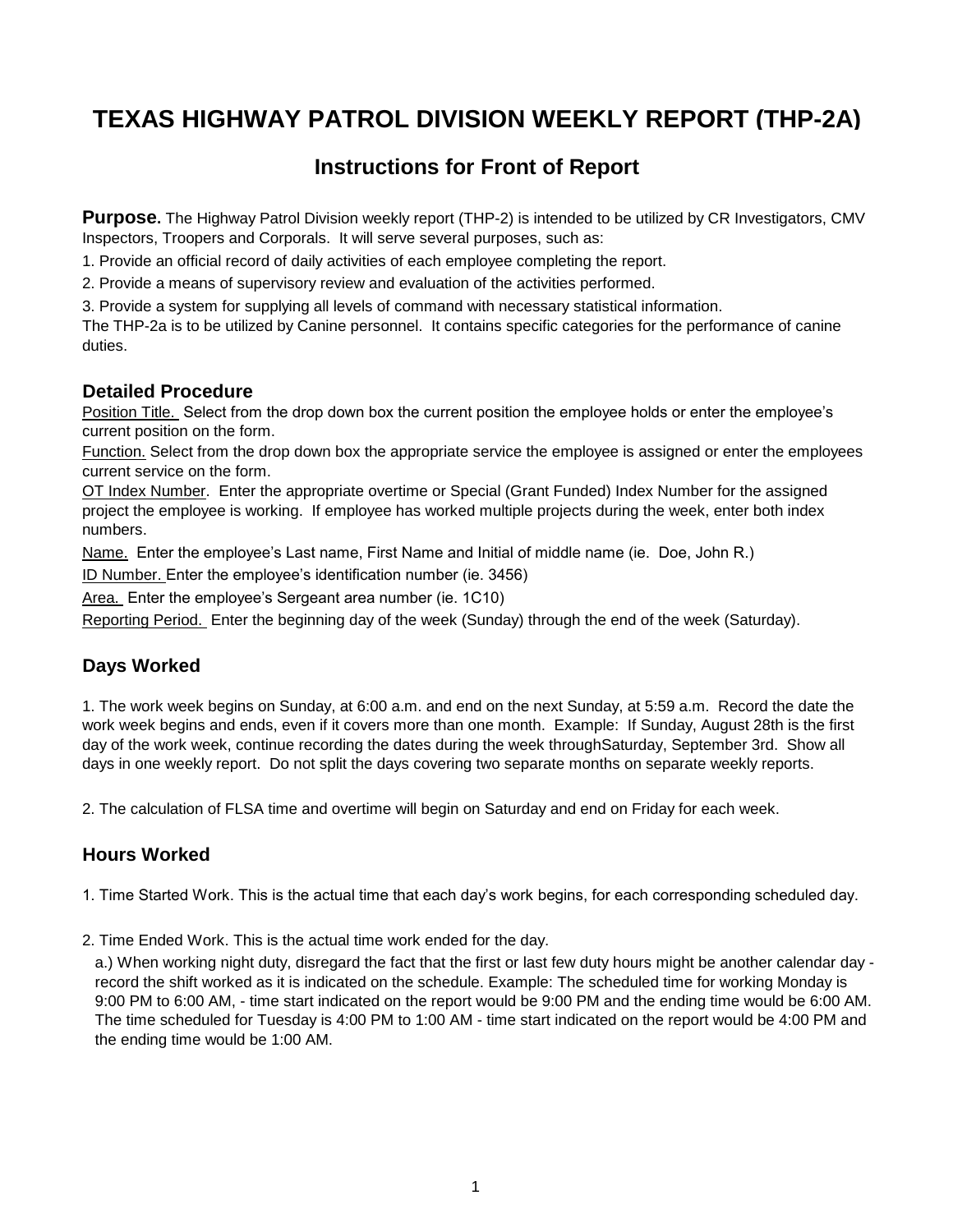b.) When a special operation or event is conducted and a considerable portion of two or more calendar days is included in a single uninterrupted tour of duty, and there is no clear point at which to end one day and begin the next, so far as duty is concerned, **use 6:00 AM as the breaking point**. Example: A special operation event begins at 2:00 PM Wednesday and ends at 8:00 AM Thursday. Wednesday's report would begin at 2:00 PM and end at 6:00 AM. Thursday's report would begin at 6:00 AM and end at 8:00 AM.

3. Hours Off-Duty. Time off duty non-duty type activities. Example: You start work at 9:00 AM and quit work at 2:00 PM. At 6:00 PM you return to work and quit at 10:00 PM. This would be recorded as a total of five hours off duty and a total of eight duty hours. Show to the nearest 1/4 hour.

4. Regular Duty and EEP Overtime: All regular duty hours and any EEP overtime will be shown in this area. a. Regular Day Duty Hours. Time worked between the hours of 6:00 AM and 6:00 PM. Show to the nearest 1/4 hour.

b. Regular Night Duty Hours. Time worked between the hours of 6:00 PM and 6:00 AM. Show to the nearest 1/4 hour.

c. Total Regular Duty Hours. This will be the total of all day duty time plus any night duty time for that tour of duty. Show to the nearest 1/4 hour.

5. Grant Funded Overtime Hours: All special project overtime hours will be shown in this area. Special project overtime is defined as overtime that directly advances enforcement related missions, including court testimony. Typically enforcement overtime is that time indicated under "Routine Duties" for the distribution of duty hours, and will include hours shown in "Court". Special project overtime is defined as overtime worked on special enforcement projects, such as: Comprehensive STEP, Impaired Driving Mobilization (IDM) STEP, Tx DOT Construction Zone projects, and Border Security projects.

a. Special Project OT Day Hours. Time worked between the hours of 6:00 AM and 6:00 PM while working an enforcement overtime project. Show to the nearest ¼ hr.

b. Special Project OT Night Hours. Time worked between the hours of 6:00 PM and 6:00 AM while working an enforcement overtime project. Show to the nearest ¼ hr.

c. Total Special Project OT Hours. Total number of hours worked while working an enforcement overtime project. Show to nearest ¼ hr.

**Distribution of Duty Time.** Travel time necessary to perform any activity will be properly charged to that activity when routine duties to your destination are not practical. Show to the nearest 1/4 hour.

### **Administrative.**

Administrative Duties include training, office duty assigned by a supervisor, court, vehicle maintenance, conducting background investigations, and conducting safety talks. These duties indirectly advance or support the programs of the Highway Patrol Division or Department.

1. Vehicle Maintenance. Time spent having scheduled maintenance, car wash and or emergency repairs conducted on assigned unit or unit driven at the time of such scheduled maintenance or repairs. Includes but not limited to video, radar, computer and other related equipment.

2. Safety / Training Programs. Time spent preparing and presenting public safety programs to group(s). In the REMARKS section on the back of the Weekly Report (THP-2), identify the group and the topic discussed.

3. Court Duty. Time spent in attending court or grand jury as a witness or complainant, checking dispositions, filing cases, or when conferring with judges or prosecutors on specific cases.

4. Background Investigations. Time spent conducting applicant background investigations.

5. Training. Time spent in Austin or in the field including K-9 training. The time spent by Troopers who are providing and or receiving training while participating in a FTO program and riding in the passenger seat. Troopers in the lead will show time spent on duty in the respective area of those duties conducted.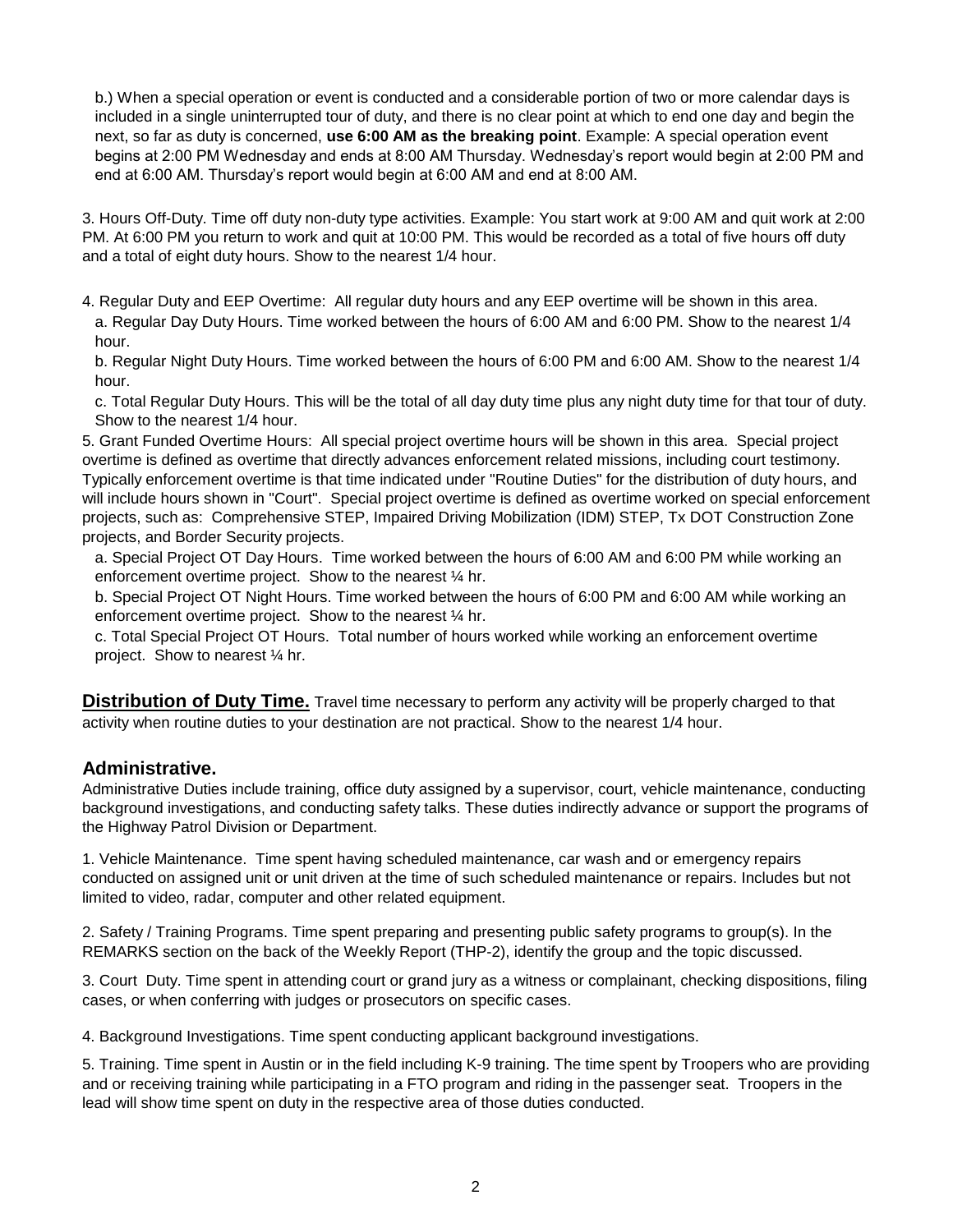6. Office Duty. Time spent preparing any required reports or correspondence that cannot be prepared in the field while on patrol. Time also spent in regional, district, or area office when specifically assigned to office duty.

# **Routine Duties**

1. Patrol Enforcement. Time spent performing traffic patrol duties, conducting criminal investigations, border security operations, developing evidence, interviewing witnesses, manhunts, serving or attempting to serve and processing a warrant, capias, or summons, assisting and/or assigned to conduct surveillance on criminal suspects or persons of interest, vehicle searches for contraband and K-9 searches; also, includes time spent assisting the Criminal Investigations Division or other agencies with wiretaps or raids, securing crime scenes, and other similar duties.

Time spent on safety-related duties directed towards primary (elementary & middle school), secondary (high school), and tertiary (higher education) public and private school campuses. This time includes, but is not necessarily limited to, school walkthroughs, meeting with school administration and employees regarding campus security, assisting school administrators with security threat assessments, and presenting civilian security training to school personnel (C.R.A.S.E - Civilian Response to Active Shooter Events.)

This does not include time spent on Motor Carrier Safety Grant related activities listed in 4 or enforcement of FMCSR regulations.

2. Crash Investigation. Time spent en route to and at the scene of a crash as well as any time spent on follow-up at hospitals, mortuaries, garages, notifying next of kin, reconstruction as a part of a district or state team, directing traffic at a crash scene when you are not the investigating officer, and completing the CR-3 Crash Report.

3. Motor Carrier Safety Work. Non-enforcement time spent performing "Motor Carrier Safety" activities not directly specified in a federal grant. The activities that are required to be placed in this category include motor coach/bus inspection activity, driver/carrier education, training conducted in the field which is not a designated FMCSA approved course, seminars and MCSAP related court duties. Travel time will not be shown under this heading.

### **Auto**

1. Regular Duty Miles. Record the total duty miles traveled during a regular tour of duty and during nonenforcement overtime. Include assigned DPS vehicles, other DPS vehicles, and non-DPS vehicles.

2. Enforcement Overtime Duty Miles. Record the total duty miles traveled during an enforcement overtime shift. Combined miles if more than one unit used during an enforcement overtime shift.

3. Unit Number. Enter the unit number of the vehicle used during the shift.

4. Total Duty Miles. Enter the combined total of number of miles driven during a shift including regular/nonenforcement overtime duty miles and miles driven during an enforcement overtime shift.

**Canine Administrative Time** - those hours that directly contribute to furthering the Department's canine program

 1. Canine Training- Record the total time training (actual time conducting training). This does not include the time to make up training aids.

Travel within area is training time. Travel to another city for training is not training time.

 2. Canine Maintenance- Record the total time for each day required for canine maintenance (time taking canine to vet, time grooming and feeding canine, time cleaning and sanitizing kennels and vehicle). This will consist of time directly related to the care and health of the canine.

- 3. Training Aid Construction- time spent rolling towels and preparing training aids for exercises to be conducted.
- 4. Veterinarian Time spent taking a canine to the vet and time spent at the veterinarian's office
- 5. Disenfecting kennel / vehicle time spent cleaning and disenfecting the canines kennel and vehicle.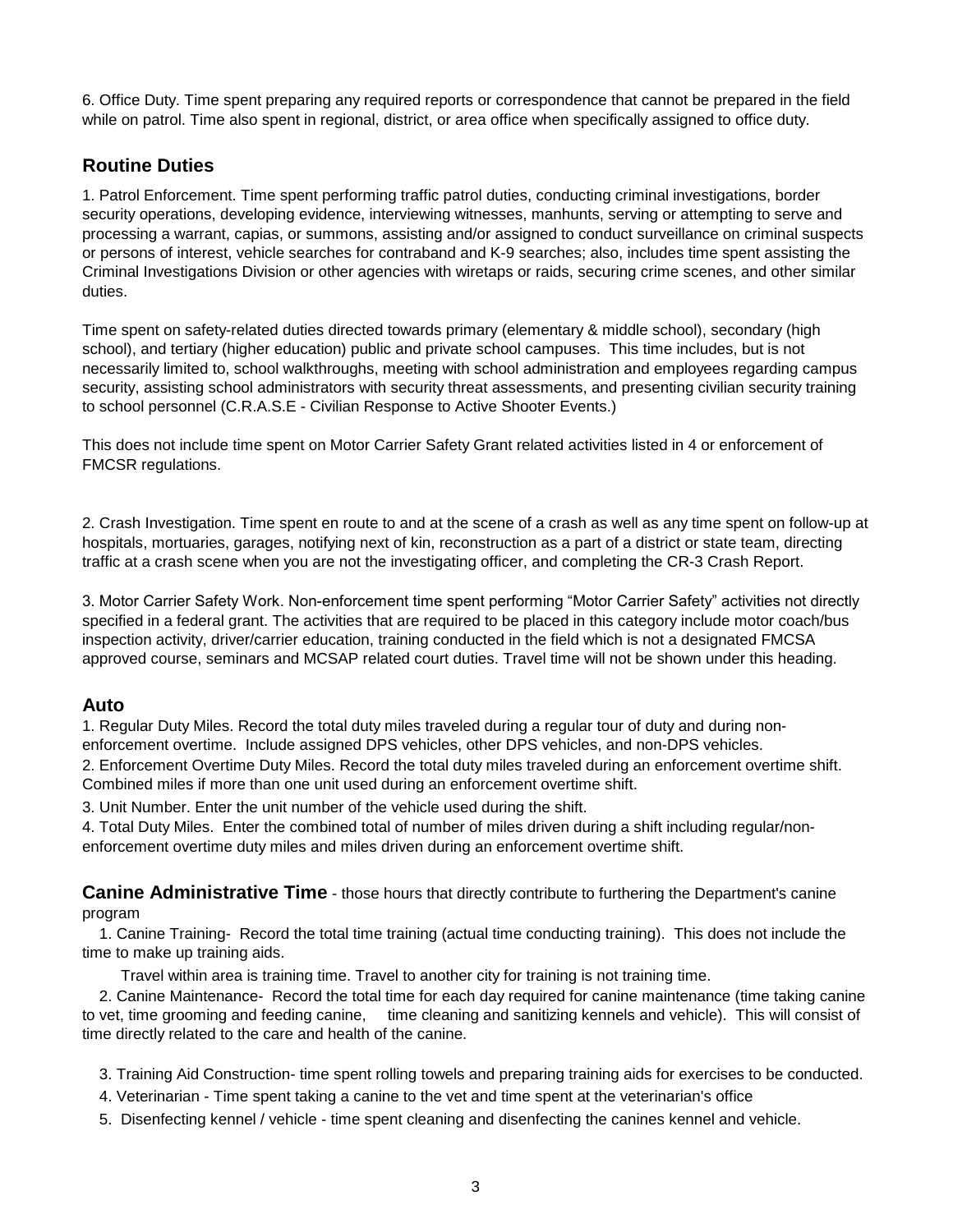**Enforcement Summary. Record the total number of arrests and warnings in the appropriate category for each day of activity. Record activities during regular and non-enforcement overtime in the appropriate column. Record activities during enforcement overtime in the appropriate column.**

#### **Violations**

1. Speeding. Record the total number of arrests and/or warnings for any offense of speeding regardless of the method used in determining the speed.

2. DWl. Record the total number of arrests made for any offense of Driving While Intoxicated. Warnings will not be issued for DWI.

3. DUI (Minor). Record the total number of arrests for Driving Under the Influence-Minor. Warnings will not be issued for DUI (Minor).

4. Adult Restraint Violations. Record the total number of arrests/warnings for any adult restraint violation.

5. Child Restraint Violations. Record the total number of arrests/warnings for child restraint violations. These include arrests for all child safety seat violations, and for restraint violations of children younger than seventeen issued to the driver.

6. Haz-mat (CVE Only). Record the total number of arrests/warnings issued for any of the federal or state Hazardous Material Regulations adopted by the Department.

7. Oversize. Record the total number of arrests/warnings for any over width, over height, over length, or illegal load extension offenses.

8. Overweight (CVE Only). Record the number of arrests/warnings for any overweight offense. This includes Over Gross Weight, Overweight, Overweight Group of Axles, Over Single Axle, Over Tandem Axle, Over Tire Rating, and all Aiding and Abetting offenses.

9. No Insurance / MC Authority. Record the total number of arrests/warnings for any offense of failing to maintain financial responsibility. Motor carrier registration offenses such as Fail to Display TxDOT Insurance Certificate. Also includes the violations found in FMCSR 392.9a such as No Operating Authority, Operating Beyond the Scope of Authority, etc.

10. FMCSR Driver. Record the total number of arrests/warnings for any Federal Motor Carrier Safety offenses committed by the driver. This will include Part 391 (Qualifications of Drivers), Part 392 (Driving of Motor Vehicles) and Part 395 (Hours of Service of Drivers) violations. Examples: FMCSR 391.41 –No Medical Certificate, FMCSR 392.9-Load Not Secured Safely, FMCSR 392.71 -Driver in Possession of Radar Detector, FMCSR 395.8(f)(l)-Duty Status Report Not Current, FMCSR 395.8(e)-False Records of Duty Status, etc. (FMCSR seat belt violations will not be reported here. Report these under Adult Restraint Violations)

11. Driver License/DWLI. Record the total number of arrests/warnings for any state driver license violation. This will include No Driver License, Violate D.L. Restrictions, Expired Driver License, Wrong Class Driver License, DWLI, and all state CDL violations.

12. Registration. Record the total number of arrests/ warnings for registration offenses. This includes Operating Unregistered Motor Vehicle, Display Expired License Plates, Fail to Display License Receipt, Fail to Display Apportioned Cab Card, Over Registered Weight, Farm License violations, and any registration permit violations. 13. Equipment. Record the total number of arrests/warnings for state or federal (CVE & HP Level 2 certified personnel only) equipment offenses including, but not limited to brakes, lights, wheels, tires, frames, mirrors, fire extinguishers, and vehicle maintenance requirements. All parts of FMCSR, Part 393 (Parts and Accessories Necessary for Safe Operation violations will be recorded here.) Include No Valid Inspection Certificate, No Identifying Markings-Commercial Vehicle and FMCSR 396.17- No Annual Inspection. Record violations of FMCSR 396.5(6) - Engine Oil Leak here.

14. Criminal (Felony). Enter the number of felony arrests for violations of criminal statutes.

15. Criminal (Misdemeanor). Enter the number of misdemeanor arrests for violations of criminal statutes.

16. Fugitive (Felony). Record all arrests made on a felony warrant where a fugitive arrest ticket is completed as required under 20.10.95.01. If more than one arrest warrant is served on an individual, document this as only one fugitive arrest in this section. If an individual is arrested for outstanding felony and misdemeanor warrants, document one arrest made in the felony category.

17. Fugitive (Misdemeanor). Record all arrests made for a misdemeanor warrant where a fugitive arrest ticket is completed as required under 20.10.95.01. If more than one arrest warrant is served on an individual, document this as only one fugitive arrest in this section.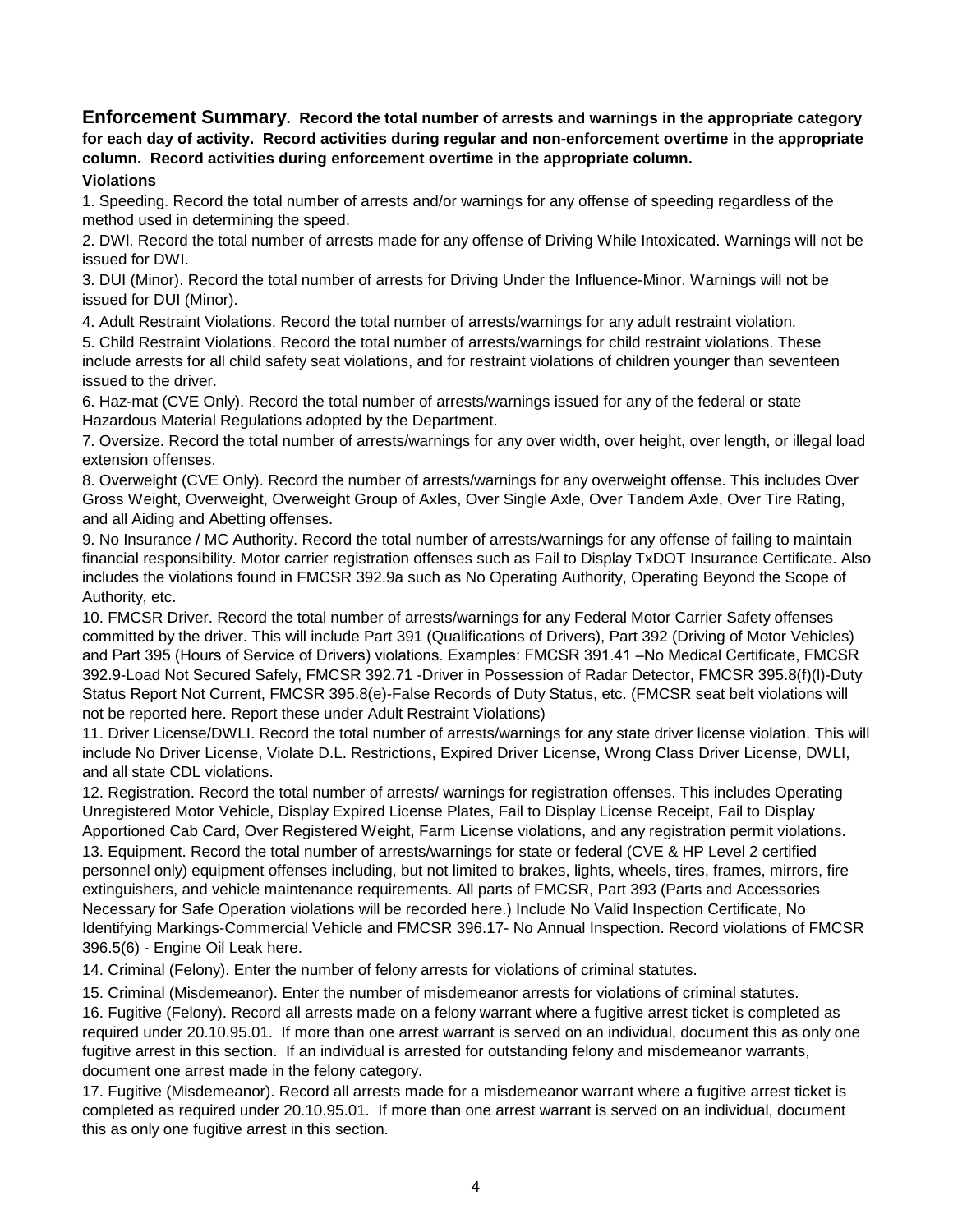18. All Other Violations. Record all other arrests/warnings issued for violations under this category. Examples: Failed to Yield Right of Way, Turned Across Divided Section, Disregarded Red Light, Failed to Pass to Left Safely, Following Too Closely, Fail to Drive In A Single Lane, etc.

19. Total. Record the sum of each day's activity. The totals added horizontally and vertically in this section should be the same.

20. Total Number of Vehicles Stopped with Enforcement Action. Enter the total number of contacts made that generated an inspection report (CVE-3), citation (THP-6), warning (THP-3) or arrest.

## **Activities**

1. Crashes Investigated. Enter the number of crashes investigated. Record a corresponding entry in the Activity section on the back of the report indicating the date of the crash, the driver(s) involved, and the location where the crash occurred.

2. Agency Assist. Enter the number of law enforcement/ governmental agencies assisted. Record a corresponding entry in the Activity section on the back of the report indicating the date, the name of the agency assisted, and location where the assistance was provided.

3. # of Traffic Enforcement Ops with Other Agencies. Enter the number of traffic enforcement Ops worked with other law enforcement agencies. Record a corresponding entry in the Activity Section on the back of the report indicating the date, the agencies worked along with, and the location of operation.

4. Schools Visited: Enter the total number of school campuses visited for school safety purposes.

5. Motorist Assist. Enter the number of motorists/persons assisted. Do not include providing routine information, such as providing directions or telephone information. Assistance does not require the presence of a vehicle. Record a corresponding entry in the Activity section on the back of the report that indicating the date, the identification factor (Name, License Plate, Driver License number, etc.) and the location where the assistance was provided.

6. Safety Programs. Enter the number of public safety programs presented. Report one program for each hour of presentation or one program for each speech, demonstration, or instruction in a class of less than one hour. Record in the Activity section on the back of the report including the date, type of program presented, and its location. Media/press releases will not be considered safety programs, and therefore will not be recorded as activity in this section; however media releases and their type shall be entered into the Activity section on the back of the report.

7. Training Programs for other Law Enforcement Agencies. Enter the number of training programs for other law enforcement agencies provided by reporting one program for each hour of presentation or one program for each speech, demonstration, or instruction in a class of less than one hour. Record a corresponding entry in the Activity section on the back of the report indicating the date, the type of training program provided, and its location.

8. Background Investigations. Enter number of background investigations completed. Record a corresponding entry in the Activity section on the back of the report indicating the date the investigation was completed, the applicant's name, and the location where the investigation was conducted.

9. Stolen Vehicles Recovered. Enter number of stolen vehicles recovered (with or without apprehensions). Record a corresponding entry in the Activity section on the back of the report indicating the date of recovery, vehicle information (include vehicle identification number), and the location of the recovery.

10. Warrants Served. Enter the number of warrants served. Record a corresponding entry in the Activity section on the back of the report indicating the date, the subject's name, and location of warrant service.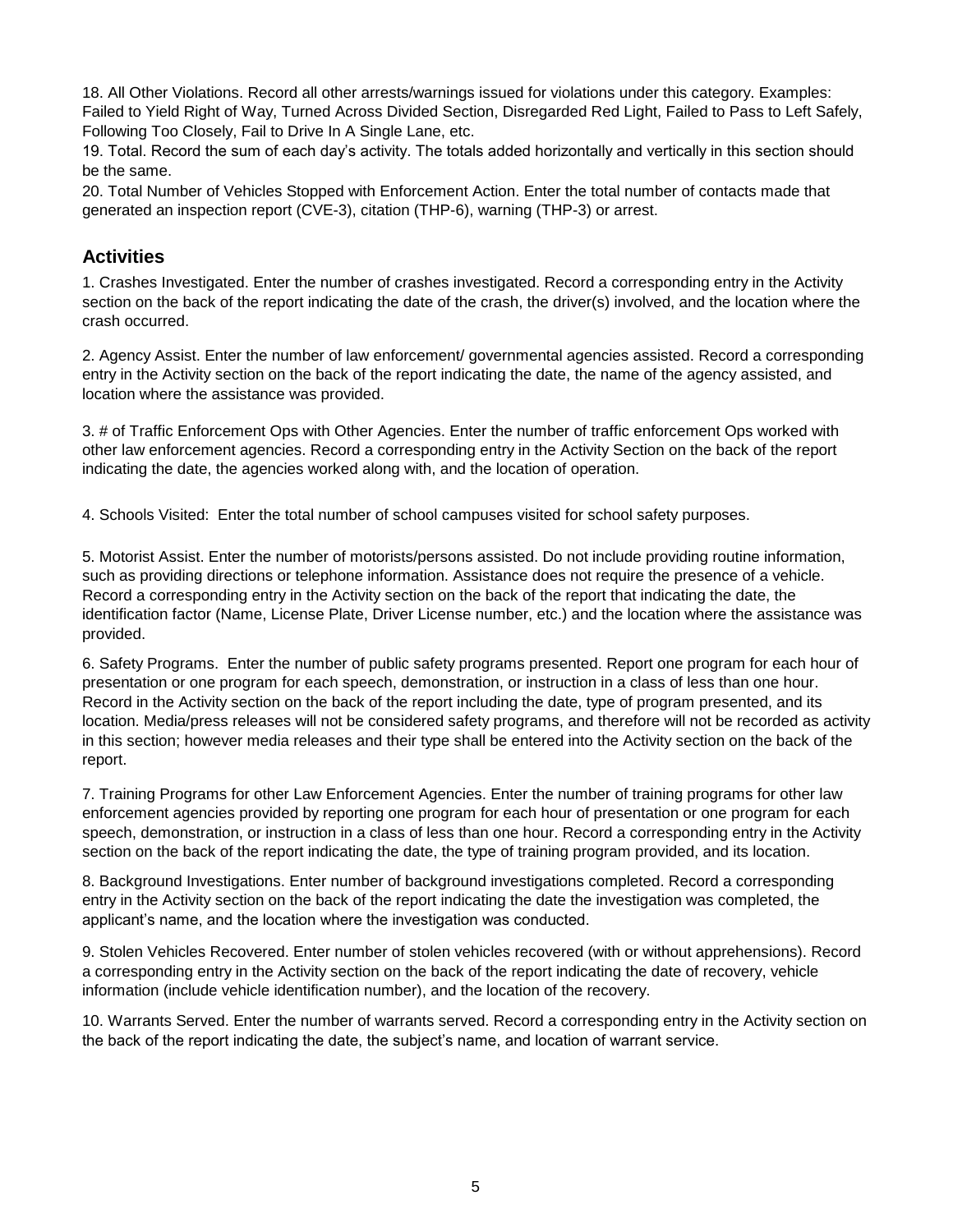11. HQ-35 Seizures. Enter the number of seizures of drugs (more than a user amount), money, or vehicles requiring completion of a HQ-35. Record a corresponding entry in the Activity section on the back of the report indicating the date, the amount of contraband or personal property that was seized, defendant, and the location or jurisdiction handling seizure.

12. Intel Hits (WatchList). Enter the number of Intel Hits subjects encountered. An intel hit subject is a person identified on a watchlist maintained by state or federal government. Record a corresponding entry in the Activity section on the back of the report indicating the date, subject information, and location of encounter.

13. Intel Reports Submitted. Enter the number of reports generated and submitted for intelligence purposes. An intel report includes the INT-7 or similar report submitted to the Fusion Center. Record a corresponding entry in the Activity section on the back of the report indicating the date, subject/vehicle information, and location of encounter.

14. Vehicle Pursuits. Enter the number of vehicle pursuits that were initiated, or assistance in pursuits initiated by another agency. Do not document assistance in pursuits that another trooper initiated.

15. DL IVS Investigations Completed. Enter the number of Image Verification System (IVS) investigations that were completed during this weekly reporting period.

### **Motor Carrier Safety Summary**

1. Level 2 Inspections. Enter the total number of Level 2 inspections conducted during the reporting period.

2. Vehicle OOS. Enter the total number of vehicles placed out-of-service during the reporting period. (Note: If both power unit and trailer are placed out-of-service, this would count as two (2) vehicles out-of-service.

3. Driver OOS. Enter the total number of drivers placed out-of-service during the reporting period.

4. Vehicles Checked. Enter the number of vehicles stopped where an inspection report (CVE-3) was completed. This would include FMCSA inspections and non FMCSA regulated inspections.

17. Weigh in Motion. Enter the number of vehicles weighed using weigh in motion scales during the reporting period.

# **Instructions for Back of Report**

1. Date of Activity. Enter the date corresponding to the activity and/or activities recorded on the front of the report.

2. Activity. List any activity requiring clarification from front of report.

3. Identification. Name of person, place or thing requiring identification that is recorded on the front of the report.

4. Location. Location where activity was conducted.

5. Date. Enter the date that corresponds with the day of the week.

6. OT Hours. Enter the total hours worked in excess of those hours prescribed in a normal duty day or all hours worked on an assigned day off.

7. Time Left. Enter time left duty station

8. Arrived Back. Enter the time arrived back to duty station

9. Hours Away. For travel expenses and supervisory review, record the necessary information. One (1) DAY may be used for a full 24-hour period, otherwise show the number of hours.

10. Meal. List any full/partial per diem meal expenses claimed. See General Manual Chapter 10 for specific instructions relating to expense vouchers.

- 11. Room and Other. List hotel room and any other expenses claimed.
- 12. Total Expenses. Total of Meals and Room and Other.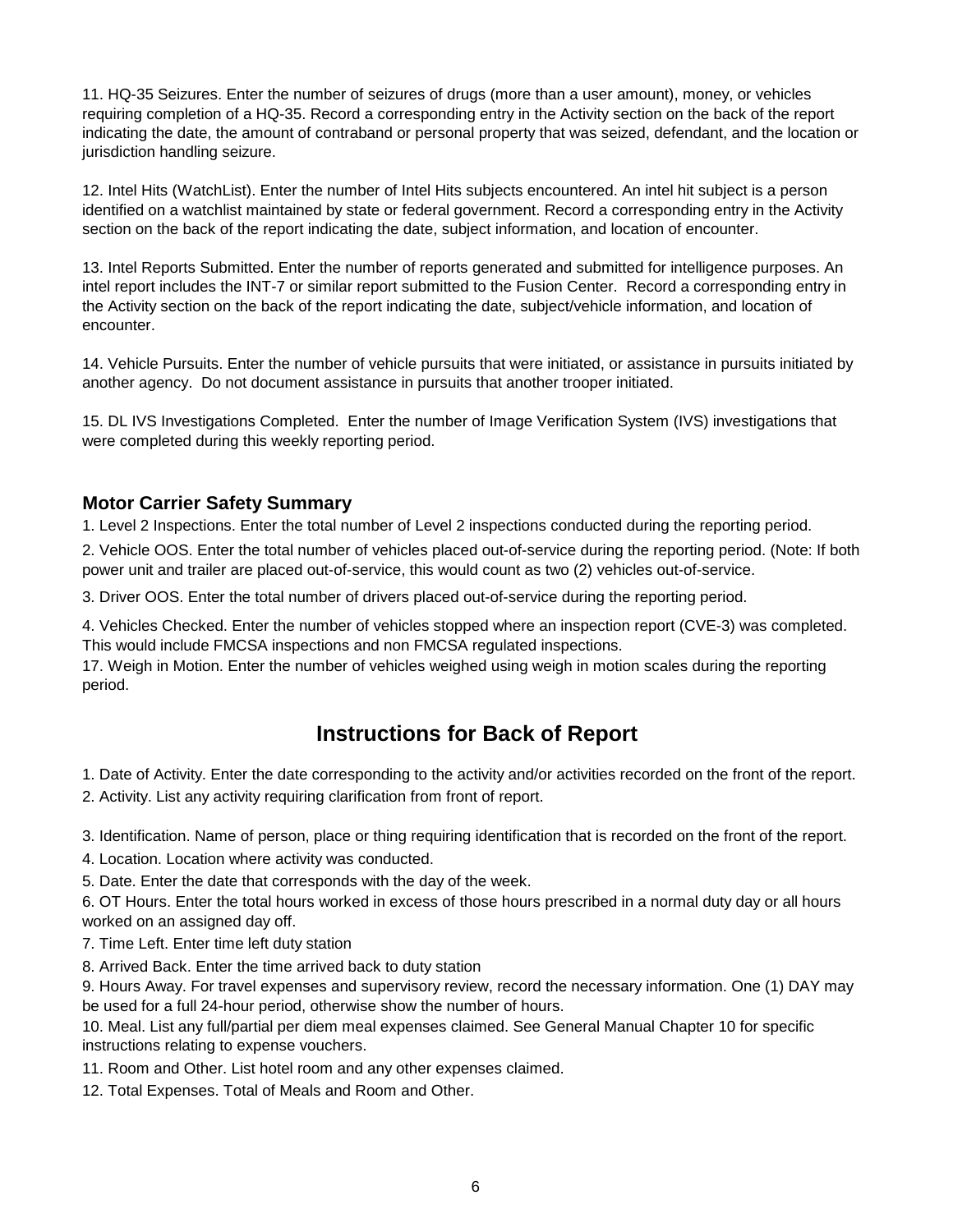13. Explanation of Duties Performed, Area Worked, Justification for Overtime. Enter in the space the actual duties performed, location where the duties were performed and expenses incurred. Also, note any extra duty or call out information in which overtime was worked. Indicate in this section if any overtime worked was non-enforcement or enforcement related overtime.

# **Time Accrued / Taken**

1. Code. All off duty time, other than assigned days off, and all time accrued will be reported in chronological order by day according to the proper code(s). If more than one code is needed for a particular day, record each code separately.

- 2. Hours. Show the number of hours decimal equivalent
- (in .25 increments) corresponding with the code(s) reported.
- 3. Date. Enter the date(s) the corresponds with the code(s) reported.

# **Secondary Employment**

- 1. Date. Enter date secondary employment worked
- 2. Shift. Enter time started/ended at secondary employment.

3. Number of Hours Worked. Enter the total hours spent on secondary employment. Total at the bottom of the report.

4. DPS Hours Worked. Enter the number of hours spent that day working for DPS. Total at the bottom of the report.

- 5. Total Hours Worked. Total of DPS time and secondary job hours. Total at the bottom of the report also.
- 6. Leave Type. Enter the proper time off code for any paid DPS leave taken.
- 7. Leave Hours. Enter number of hours claimed corresponding to leave code.
- 8. Business Name and Location. Self-explanatory
- 9. Other remarks. Self-explanatory,

10. Initial Box. If no secondary employment was worked during this reporting period, either electronically or manually initial the box to certify that no secondary employment was performed.

**\*\*\*NOTE\*\*\*** The maximum number of secondary employment hours when combined with Department work hours cannot exceed 62 hours per work week. The maximum number of secondary employment hours when combined with Department work hours cannot exceed 14 hours in a 24 hour period. An employee must rest a minimum of 6 hours following secondary employment that exceeds 4 hours before returning to work for the Department. The week referenced here for secondary employment is the period defined as a week for reporting purposes: begins on Sunday at 6:00 am and ends on the next Sunday, at 5:59 am. For the purposes of this policy, a 24 hour period is not necessarily midnight to midnight, for example: 1pm-12:59pm; 3:15am-3:14am.

### *EXAMPLES*

**Maximum Hours per Week Rule**: An employee working 50 hours for the Department in a work week would be permitted to work 12 hours of secondary employment. An employee working 40 hours for the Department in a work week would be permitted to work 22 hours of secondary employment.

**Maximum Hours per 24 Period Hour Rule**: An employee working 10 hours for the Department would be permitted to work up to 4 hours of secondary employment in a 24 hour period. An employee working 6 hours for the Department would be permitted to work up to 8 hours of secondary employment in a 24 hour period. An employee that does not work any hours for the Department would be permitted to work 14 hours of secondary employment in a 24 hour period.

**Minimum Hours Rest Rule**: An employee working an assigned work day ending at 6 p.m. on Monday, and working a 12 hour secondary employment shift on their day off on Tuesday from Noon to Midnight, cannot begin work again for the Department until 6 a.m. on Wednesday.